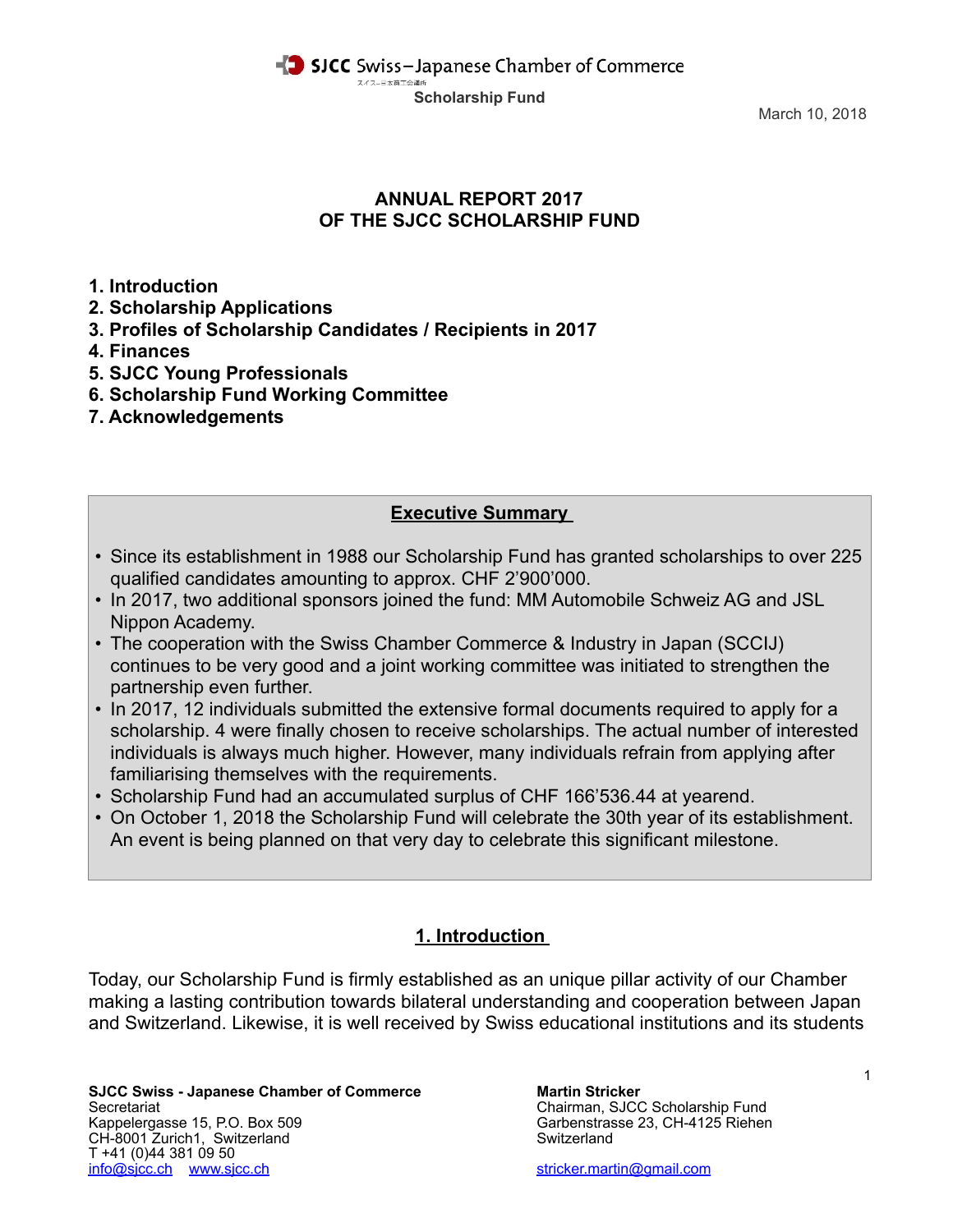providing them with international experience and competence in building bridges across cultural and social differences.

In retrospect, we wish to thank our former sponsors, "Stiftung Mercator Schweiz" and its Chairman for their generous financial support during the decisive developing stages of our Scholarship Fund from 2001 until 2006.

Subsequently, donations were received from Hilti Foundation (incl. offering regular internships in Japan), Credit Suisse, Julius Bär, UBS, Sika, the Swiss Chamber of Commerce & Industry in Japan (SCCIJ), GC Corporation, most recently from MM Automobile Schweiz AG and JSL Academy, and, not the least, from our Chamber together with many of its individual members who have contributed towards the progress of our Scholarship Fund. It is their continuous support that has laid the financial foundation to realise this important investment into future Swiss-Japan business relations!

# **2. Scholarship Applications**

## **Summary 2017**

12 formal applications

4 scholarships granted

The actual number of interested individuals is always much higher. However, many individuals refrain from applying after familiarising themselves with the requirements.

# **3. Profiles of Scholarship Candidates / Recipients in 2017**

### **Pro Memoria: Typical profile of a ccholarship candidate**

- Female or male graduate from university or qualified professional with apprenticeship
- Age less than 32 years, resident of Switzerland
- Has already acquired good basic knowledge of spoken and written Japanese preparing for his/her Japan training
- Highly motivated and committed to a "Japan Year" consisting of 3-6 m intensive Japanese language study and 6-9 m internship in a Japanese or international company
- Well balanced and positive personality with clear goals and willingness to adapt to different customs and culture
- Displays an entrepreneurial spirit and risk tolerance

Four individuals were newly chosen for the scholarship program in 2017. Their personalities, educational qualifications and, notably, motivation have been verified at personal interviews. The respective conclusions and recommendations were then discussed in the Scholarship Committee which ultimately decided on scholarships. As a consequence, this procedure has

**SJCC Swiss - Japanese Chamber of Commerce Martin Stricker<br>Secretariat Chairman, SJCC** Kappelergasse 15, P.O. Box 509 Garbenstrasse 23, CH-4125 Riehen<br>CH-8001 Zurich1. Switzerland Switzerland CH-8001 Zurich1, Switzerland T +41 (0)44 381 09 50 [info@sjcc.ch](mailto:info@sjcc.ch) [www.sjcc.ch](http://www.sjcc.ch) [stricker.martin@gmail.com](mailto:stricker.martin@gmail.com)

Chairman, SJCC Scholarship Fund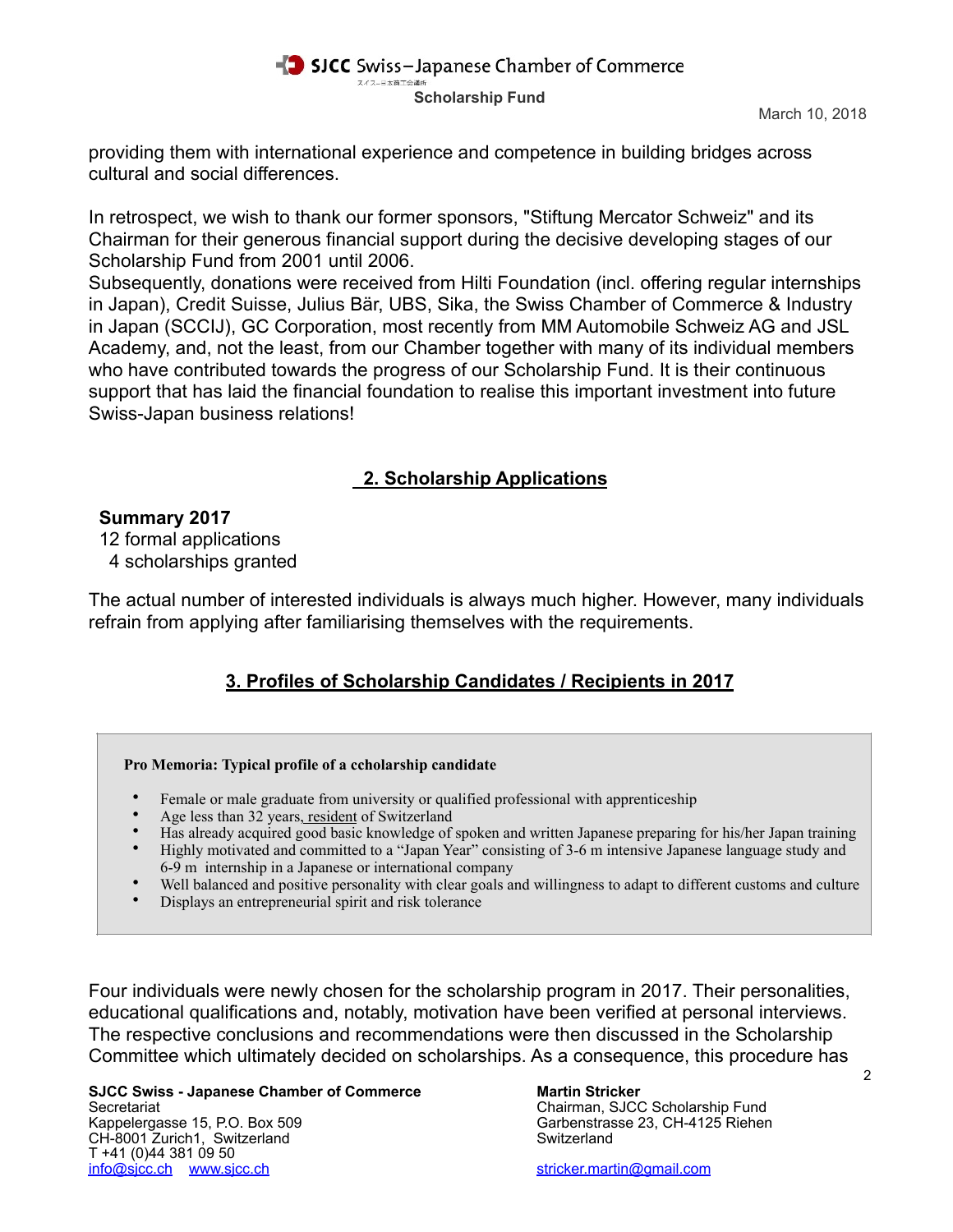over the years ensured a minimal failure rate, i.e. only 6 scholarship recipients (out of 225) have not completed their "SJCC Japan Year".

## **4. Finances**

Our Balance Sheet remained very healthy with an accumulated surplus (cash at banks) of CHF 166'536.44 at yearend. Contingent Liabilities, i.e. outstanding but committed scholarship payments amounted to JPY 4'400'000 to be carried forward to 2018.

We have been very fortunate to have received donations from the following companies: GC Corporation; MM Automobile Schweiz AG; JSL Academy. Additionally significant contributions were received from the Swiss Japanese Chamber of Commerce & Industry in Japan (SCCIJ) and SJCC.

We are very humbled and encouraged by the steady increase in sponsors and the strong partnership with the SCCIJ.

# **5. SJCC Young Professionals (formerly SJCC Alumni Association)**

Our alumni association founded in April 2002 with activities in Switzerland and Japan primarily serves scholarship recipients as a platform for further developing their knowledge and experience of Japan. On December 5th 2016, the SJCC Alumni Organisation association has been renamed to "SJCC Young Professionals". Foremost to welcome and include young people who may not (yet) be scholarship recipients but have professional interest in Japan or simply would like to network with like-minded people.

In Japan it is also a "home away from home" supporting new arrivals in various administrative procedures, recommending internship opportunities, contacts with the Embassy of Switzerland, the Swiss Business Hub Japan, the Swiss Chamber of Commerce & Industry in Japan etc.

Upon return to Switzerland all registered alumni are offered a free initial membership in the Chamber. Thus, both institutions can share and benefit from each other's experience, knowledge and competence. I may also mention here that the President of the Alumni Association serves on the Executive Committee of the Chamber.

# **6. Scholarship Fund Working Committee**

Due to the excellent cooperation between the SCCIJ and SJCC, it was decided to create a joint working committee to come up with a working proposal to establish a joint fund. This work will be concluded in 2018 and then presented to both Boards for further consideration.

**SJCC Swiss - Japanese Chamber of Commerce Martin Stricker Martin Stricker**<br>Secretariat Chairman, SJCC Kappelergasse 15, P.O. Box 509 Garbenstrasse 23, CH-4125 Riehen (CH-8001 Zurich1. Switzerland CH-8001 Zurich1. CH-8001 Zurich1, Switzerland T +41 (0)44 381 09 50 [info@sjcc.ch](mailto:info@sjcc.ch) [www.sjcc.ch](http://www.sjcc.ch) [stricker.martin@gmail.com](mailto:stricker.martin@gmail.com)

Chairman, SJCC Scholarship Fund